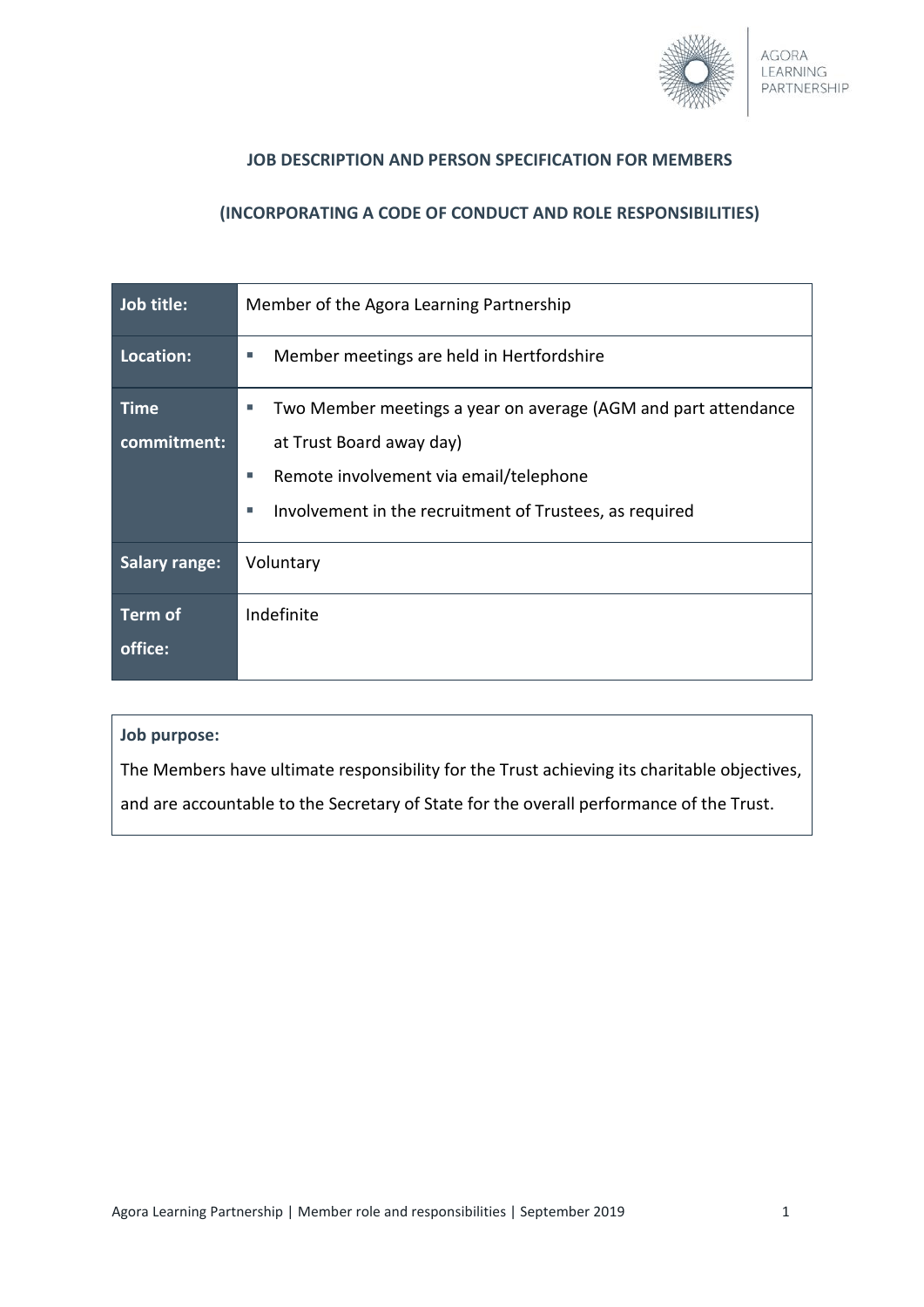

## **VISION**

Our vision is to be one of the highest performing and constantly improving Trusts in the country with capacity and capability to support others for the benefit of all children.

We aim to achieve our vision by bringing together a range of unique schools, each with their own ethos, strengths and areas for development to work together, learn together and succeed together in achieving the very best outcomes for every single child in every single academy.

## **Work together, learn together, succeed together**

The Agora Learning Partnership aims to be a cutting edge Trust, at the forefront of educational thinking, employing experienced and effective staff with vision and an appetite for innovation that can maximise learning and transform children's lives.

As the employer of all staff across the Trust, we want to drive improvement further and faster and to also improve the efficiency of our academies through shared resource and collective procurement. Our drive is to ensure every academy in our Trust is judged as good or outstanding and provides a well-planned, broad and balanced curriculum that equips all pupils with the confidence, ambition and team working skills to succeed throughout their lives.

The Agora Learning Partnership's Members and Trustees are accountable for the educational outcomes of every child in every academy in the Trust, and the overall combined success of the MAT, including its financial viability, sustainability and integrity. We ensure that our Trust's sense of responsibility and accountability for every child's success permeates through all our academies, every department, every Academy Governing Board (AGB) and every member of staff.

### **UNDERPINNING PRINCIPLES**

The Agora Learning Partnership adheres to the principles of:

- 1. Putting children first to ensure all children educated within the Trust enjoy school and receive the best education possible
- 2. Ensuring that every school within the Trust performs to a level that is good or outstanding and remains consistently viable both in outcomes for children and financial stability
- 3. 'Incubating innovation' ensuring that there is a commitment by all schools within the Trust to work in a collaborative way; sharing ideas and expertise and encouraging research and innovation
- 4. Ensuring opportunities to develop and motivate staff through CPD and career progression pathways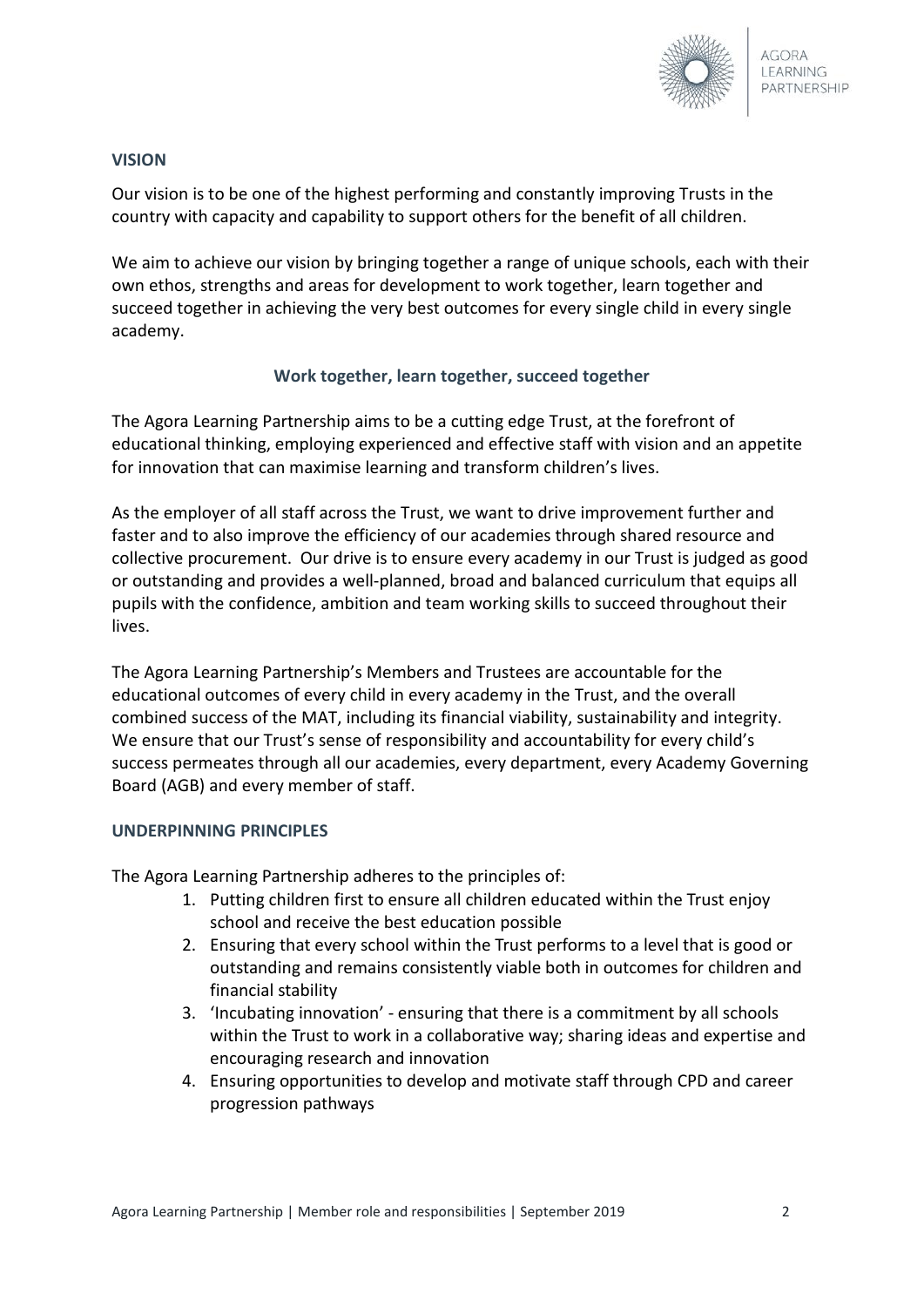

5. Respecting each school's individuality, ethos and autonomy so that local decision making is at the heart of school improvement and ensuring that intervention by the Trust board is in proportion to each school's performance

# **GOVERNANCE**

The Members of an academy Trust have a different status from the Trustees. The Members are the subscribers to the Trust's memorandum of association, and any other individuals permitted to become Members under its articles of association. Members have an overview of the governance arrangements of the Trust and have the power to appoint Trustees and remove these Trustees.

The DfE requires Trusts to have at least three Members, but preferably at least five Members in total, as this:

- ensures enough Members can take decisions via special resolution (which requires 75% of Members to agree) without requiring unanimity
- facilitates majority decisions being taken by ordinary resolution (which requires a majority of Members to agree)

The Agora Learning Partnership's governance structure has a distinction between the individuals who are Members and those who are Trustees. Currently only one Member is also a Trustee. This enables Members who are independent of the Trustees to provide challenge and scrutiny to the board.

### **ROLE**

### **The role of the Members is to:**

- 1. Ensure that the objectives of the Trust, as set out in the articles of association, are met
- 2. Ensure that the income and property of the Trust are used only to promote these objectives
- 3. Promote the values and vision of the Trust
- 4. Oversee the governance arrangements of the Trust
- 5. Take part in annual and extraordinary general meetings
- 6. Receive accounts
- 7. Sign off/amend the Articles of Association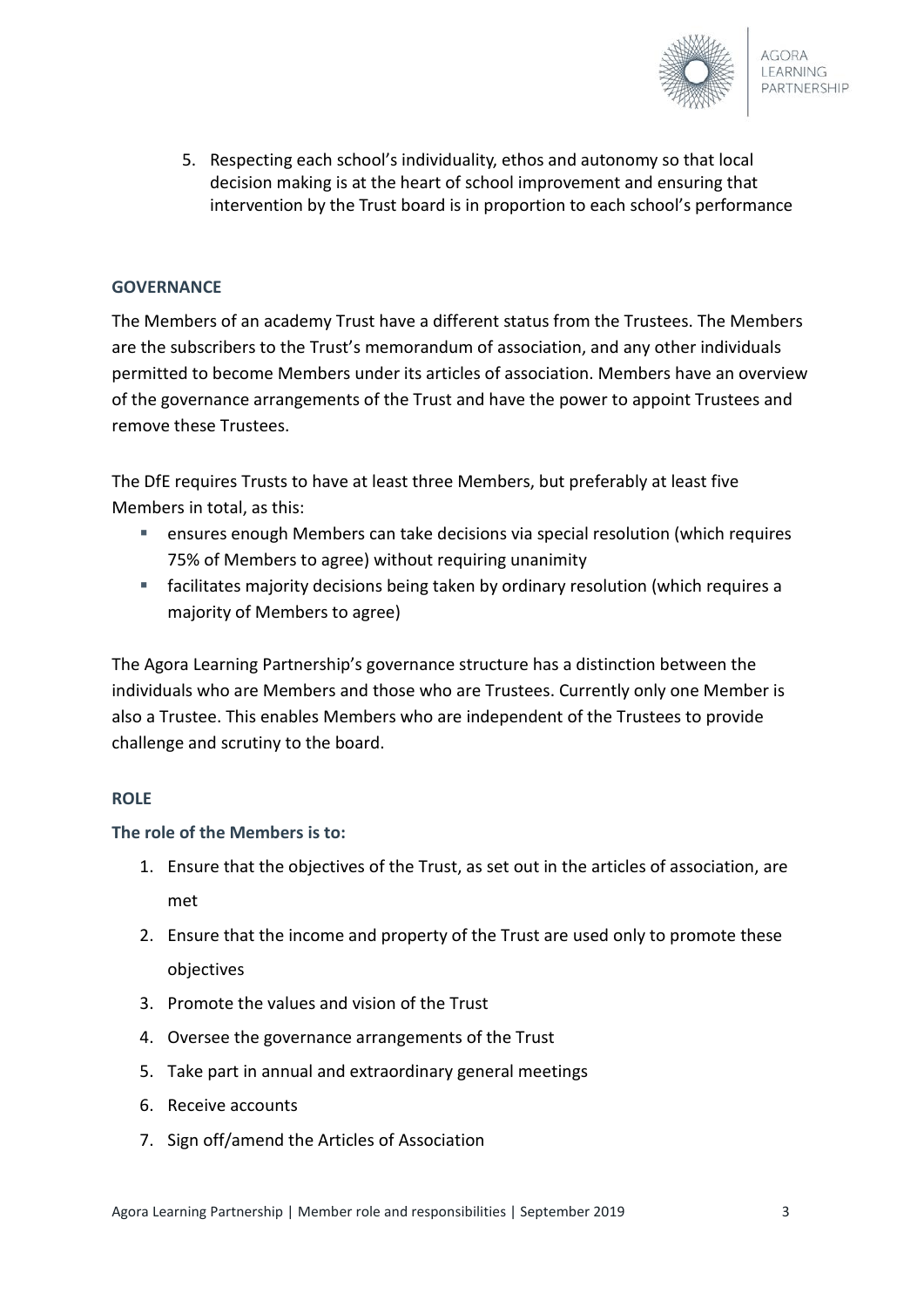

- 8. Appoint the Trustees under Article 50 of the Trust's Articles of Association
- 9. Remove the Trustees under Article 50 of the Trust's Articles of Association
- 10. Establish clear and effective lines of communication with Trustees in order to effectively undertake Members' responsibilities

### **APPOINTMENT OF MEMBERS**

An appointment process has been agreed by Members and Trustees.

Employees of the Trust cannot be appointed as Members. Members comprise the original signatories of the Memorandum. Members can, by special resolution, appoint and remove additional Members (under Article 15A). Members may also agree unanimously to remove any Member who is a signatory, see Articles 12 to 16 for further detail.

There is no specific term of office for Members; once a person has been appointed as a Member, he or she remains one indefinitely, until a specific event occurs. Article 18 allows for any Member to resign by handing a signed notice to the Trust or his or her membership may be terminated under Article 15. A Member ceases to hold his or her post once the Trust receives the notice. However, the articles state that the resignation cannot take effect if it results in the number of Members being less than three, unless the resignation is accompanied by the appointment of a replacement Member.

#### **BOARD OF TRUSTEES**

Members receive agendas and minutes sent to Trustees for board meetings, which Members are entitled to attend and at which they have speaking rights but no voting rights (unless they are also a Trustee); Members may also be invited to committee and working party meetings. Members should be in an informed position so that they can provide objective challenge, without necessarily taking an active role in Board decisions and operations.

#### **PERSON SPECIFICATION**

#### **Personal qualities and values:**

- A desire to create positive change for young people
- A commitment to the principles, aims and objectives of the Trust
- A willingness to devote time and effort
- An ability to work effectively in a team while contributing an independent perspective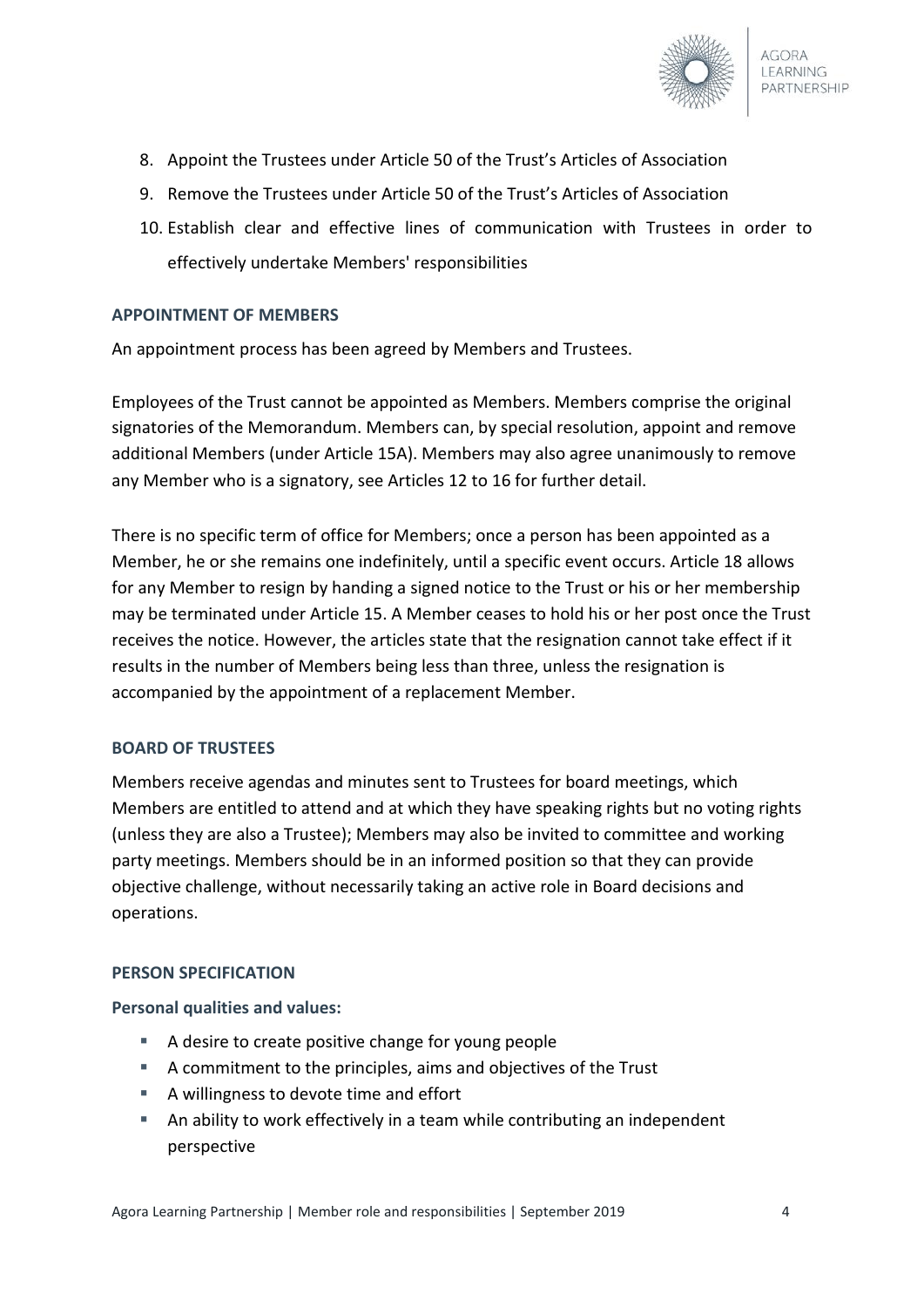

- An ability to build productive and supportive professional relationships and be ready to ask pertinent questions;
- A commitment to the Nolan's seven principles of public life: selflessness, integrity, objectivity, accountability, openness, honesty and leadership
- A commitment to equal opportunities and anti-discriminatory practice
- A commitment to safeguarding young people
- Reliability and integrity

## **Education and training:**

- A record of continuous professional development
- Educated to higher level in professional area of expertise

### **Experience:**

- **Experience of driving positive change**
- **Experience in leadership and management**
- Professional experience in education / accountancy/ finance / business / HR / marketing/law

### **Knowledge:**

 An understanding and acceptance of legal duties, responsibilities and liabilities of membership

### **Skills:**

- Strategic vision
- An ability to think creatively
- Good, independent judgement
- An ability to use financial and workforce data to inform decision-making

### **LEGAL REQUIREMENTS**

Individuals who are not able to make the following declarations may not serve as a Member:

- I am not disqualified from acting as a charity Trustee/Member
- I have not been convicted of an offence involving deception or dishonesty (or any such conviction is legally regarded as "spent")
- I have not been involved in tax fraud or other fraudulent behaviour including misrepresentation and/or identity theft